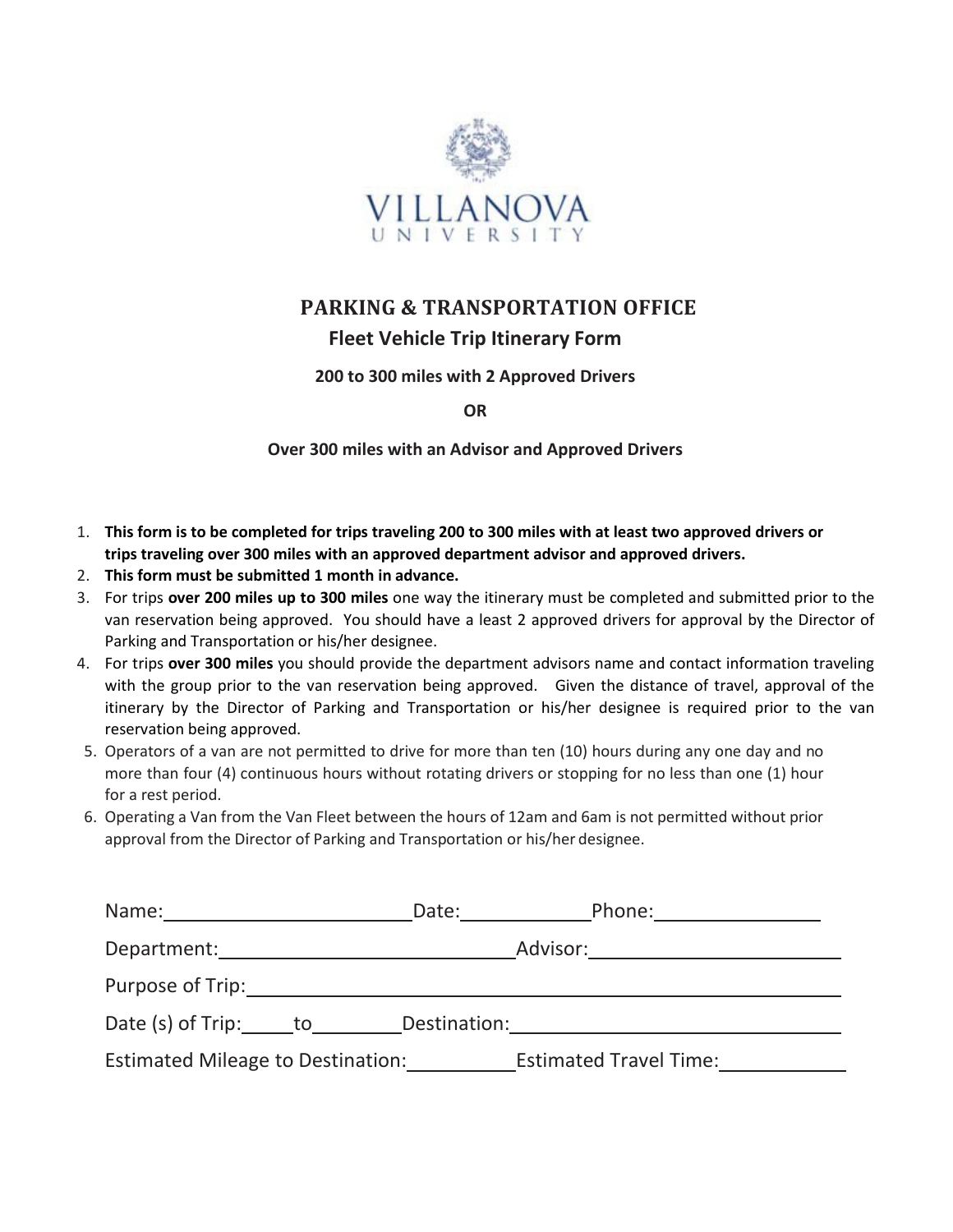Please read this form carefully and fill it in as accurately and completely as possible. The information provided is a valuable asset in planning your trip and is the main component of the travel plan that you are required to submit for approval prior to travel. A student and student groups prior driving performance will be taken into consideration for vehicle reservation approval.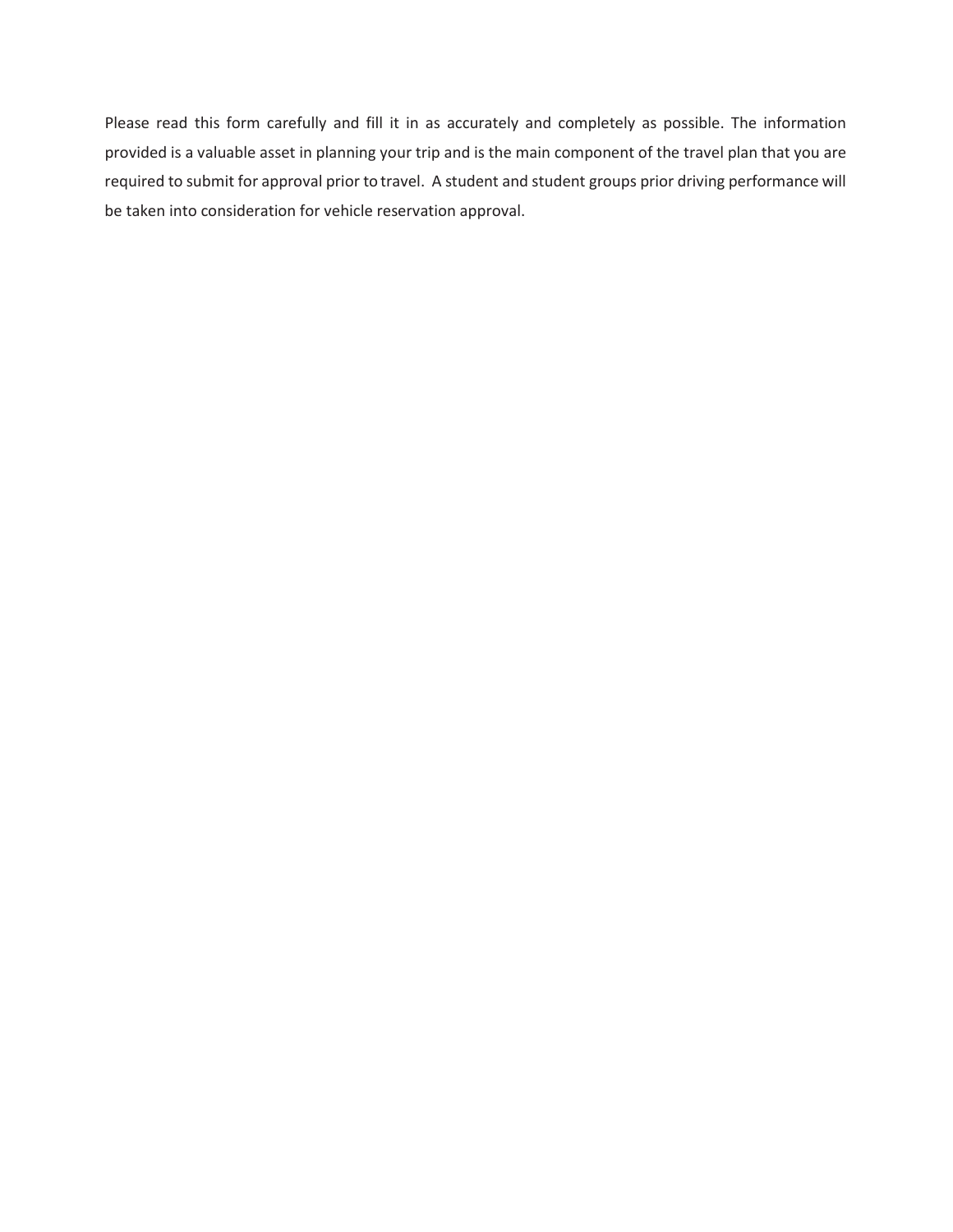## **VAN TYPE**

■ 8 Passenger Mini Van ■ 10 Passenger Van

Pick Up Date: / / / / / / Time: / / / AM / PM

Drop Off Date: / / Time: AM / PM

### **APPROVED ADVISOR FOR TRIP OVER 300 MILES**

| Advisor's<br><b>Name</b> | Phone # | <b>Banner ID#</b> |
|--------------------------|---------|-------------------|
|                          |         |                   |
|                          |         |                   |
| 3.                       |         |                   |

### **APPROVED DRIVERS FOR TRIP**

| <b>Driver's Name</b> | Phone # | <b>Banner ID#</b> |
|----------------------|---------|-------------------|
| 1.                   |         |                   |
| 2.                   |         |                   |
| 3.                   |         |                   |
| 4.                   |         |                   |
| 5.                   |         |                   |
| 6.                   |         |                   |
| 7.                   |         |                   |
| 8.                   |         |                   |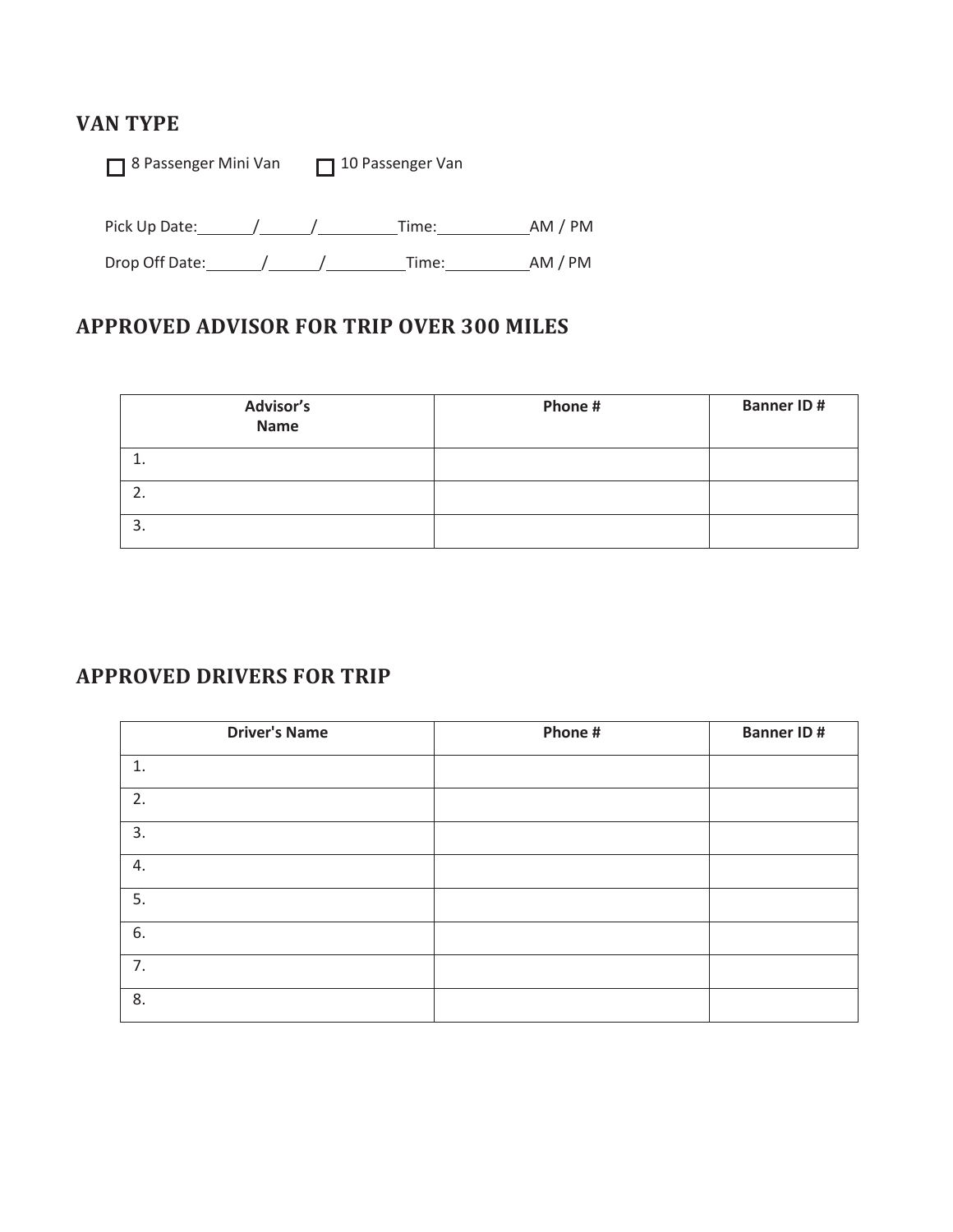## **Passengers**

| <b>Passenger's Name</b> | Phone # | <b>Banner ID#</b> |
|-------------------------|---------|-------------------|
| 1.                      |         |                   |
| 2.                      |         |                   |
| 3.                      |         |                   |
| 4.                      |         |                   |
| 5.                      |         |                   |
| 6.                      |         |                   |
| 7.                      |         |                   |
| 8.                      |         |                   |
| 9.                      |         |                   |
| 10.                     |         |                   |
| 11.                     |         |                   |
| 12.                     |         |                   |
| 13.                     |         |                   |
| 14.                     |         |                   |
| 15.                     |         |                   |
| 16.                     |         |                   |
| 17.                     |         |                   |
| 18.                     |         |                   |
| 19.                     |         |                   |
| 20.                     |         |                   |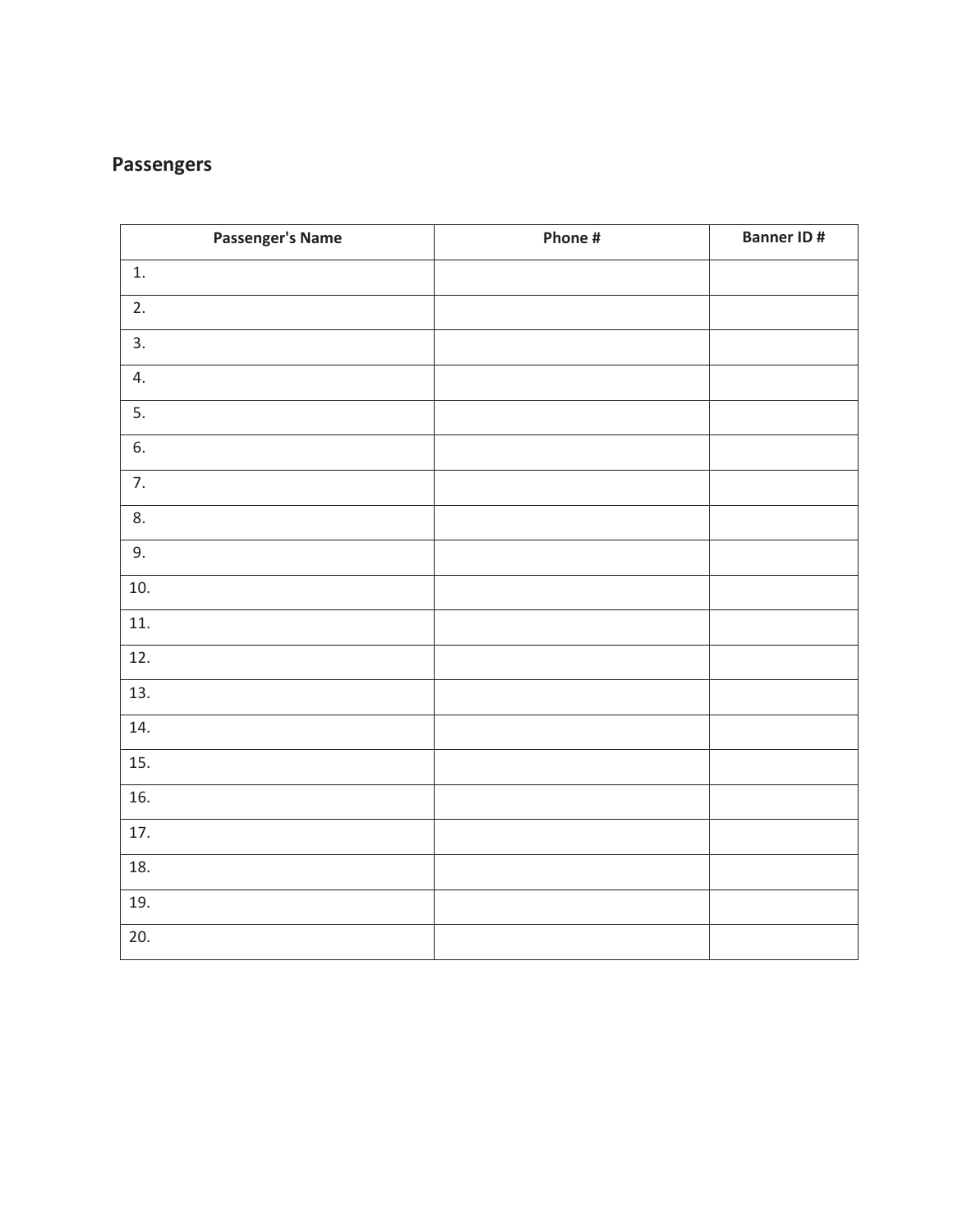## **Driver Log (Please complete for each day of travel)**

**DAY #**

| <b>Departure Location:</b> | <b>Departure Time:</b> |
|----------------------------|------------------------|
| Driver #1:                 | <b>Mileage:</b>        |

| <b>Departure Location:</b> | <b>Departure Time:</b> |
|----------------------------|------------------------|
| Driver #2:                 | <b>Mileage:</b>        |

| <b>Departure Location:</b> | <b>Departure Time:</b> |
|----------------------------|------------------------|
| Driver #3:                 | <b>Mileage:</b>        |

| <b>Departure Location:</b> | <b>Departure Time:</b> |
|----------------------------|------------------------|
| Driver #4:                 | Mileage:               |

# **Overnight Accommodations**

| Hotel/Motel:    |  |
|-----------------|--|
| <b>Address:</b> |  |
| City/State/Zip: |  |
| <b>Phone:</b>   |  |

|          | Driver Log (Please complete for each day of travel) |  |  |
|----------|-----------------------------------------------------|--|--|
| $D_{21}$ |                                                     |  |  |

**DAY #**

**Day #**

| <b>Departure Location:</b> | <b>Departure Time:</b> |
|----------------------------|------------------------|
| Driver #1:                 | <b>Mileage:</b>        |

| <b>Departure Location:</b> | <b>Departure Time:</b> |
|----------------------------|------------------------|
| Driver #2:                 | <b>Mileage:</b>        |

| <b>Departure Location:</b> | Departure Time: |
|----------------------------|-----------------|
|                            |                 |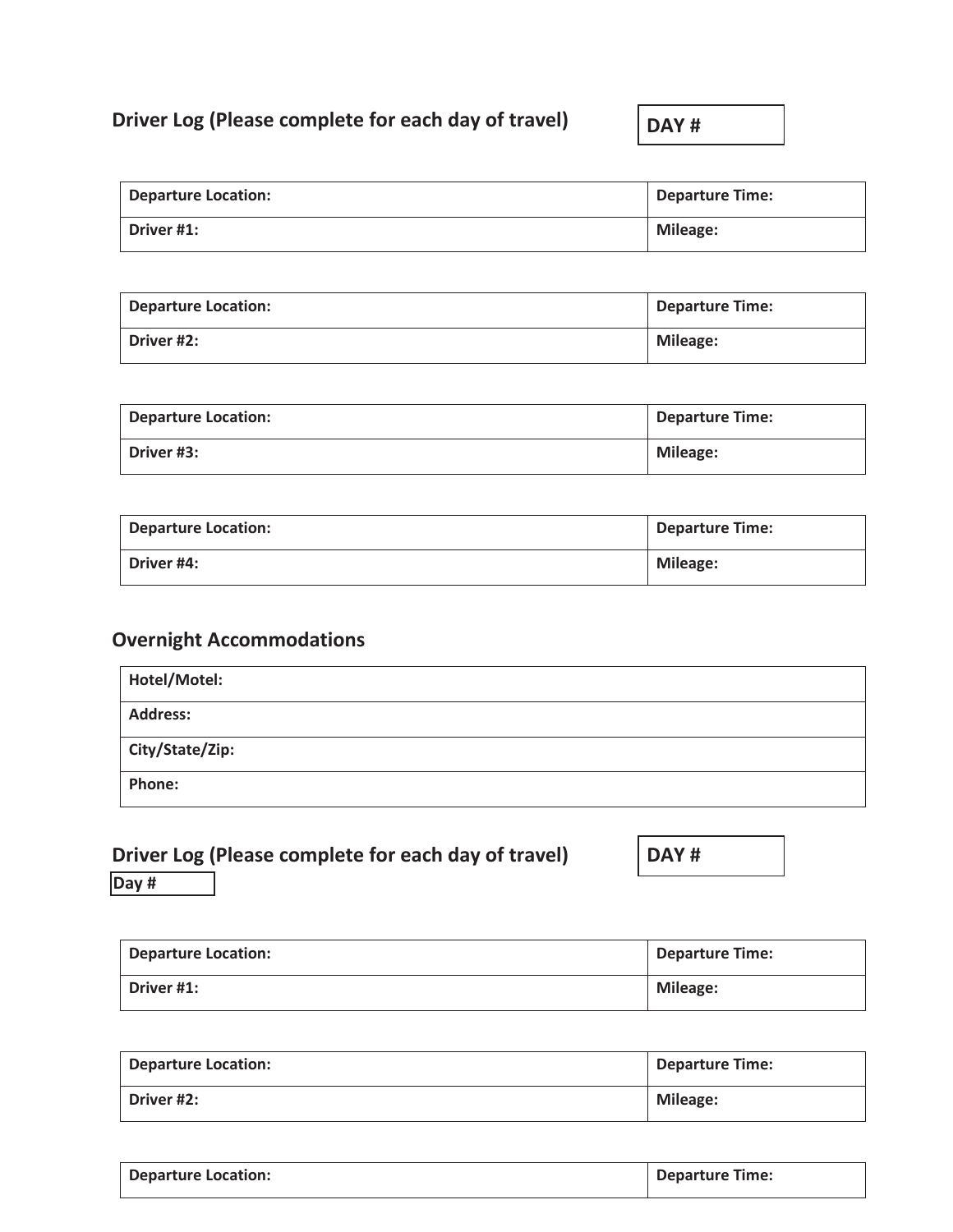| Driver #3:<br>______ | <b>Mileage:</b> |
|----------------------|-----------------|
|                      |                 |

| <b>Departure Location:</b> | <b>Departure Time:</b> |
|----------------------------|------------------------|
| Driver #4:                 | <b>Mileage:</b>        |

# **Overnight Accommodations**

| Hotel/Motel:    |  |
|-----------------|--|
| <b>Address:</b> |  |
| City/State/Zip: |  |
| Phone:          |  |